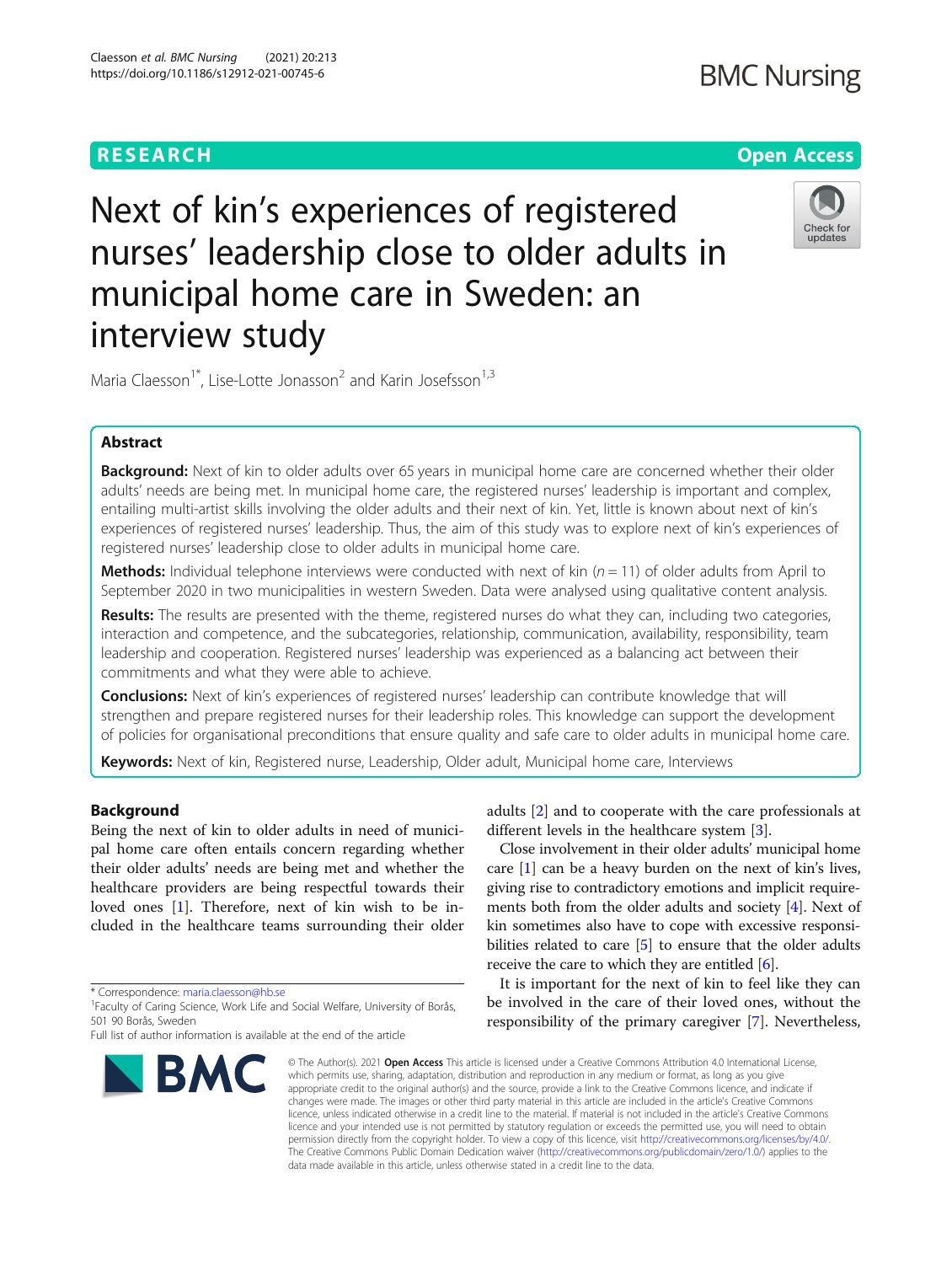it is not always clear who is responsible for the municipal home care and what the different roles of the team members are [\[8](#page-6-0)]. For example, next of kin do not always know the difference between registered nurses' (RNs') responsibilities for home care and the responsibility of the professionals regarding social services. These ambiguities in who is responsible for what can also contribute to next of kin not knowing to whom to turn when problems arise [\[3](#page-6-0), [9](#page-6-0)].

RN leadership is founded in the caring sciences; thus, RNs must possess a clear patient perspective [[10\]](#page-6-0), which is important for older adults in municipal home care in order to maintain good and safe care [[11](#page-6-0)–[13](#page-6-0)]. In Sweden, municipal home care and social services are included in the welfare system, and older adults living in their home are legally entitled to assistance from the municipalities to meet older adults' individual needs. Home care in Sweden is provided in the older adults' homes, consistently over time [[14\]](#page-6-0).

Leadership is a part of RNs' professional role [[15](#page-6-0)]' RNs' leadership close to older adults in municipal home care requires the RNs be working independently as well as together with other healthcare professionals to support older adults' care needs  $[11, 16]$  $[11, 16]$  $[11, 16]$  $[11, 16]$ . Further, the requirement to be an RN in municipal home care in Sweden is at least a three-year education program with a bachelor's degree but preferable is a master's degree in specialists nursing education [\[17\]](#page-7-0).

RNs have a personal responsibility to perform leadership [\[12](#page-6-0)] and working in older adults' homes places demands on RN flexibility and competence [\[16,](#page-7-0) [18\]](#page-7-0).

Previous research [\[11](#page-6-0)] concluded that RN leadership close to older adults in municipal home care requires the RNs to be multi-artists, i.e. the RNs are responsible for collaboration at the interpersonal level, which involves teamwork among the RNs, other professionals, older adults and next of kin. Further, RNs have to be able to engage in and be sensitive to older adults' individual needs and their whole beings [\[11](#page-6-0)], as well as to provide support to both the older adult and their next of kin [[3](#page-6-0), [15\]](#page-6-0). RNs have an ethical responsibility for this leadership [[12,](#page-6-0) [19\]](#page-7-0), which involves interacting with older adults and their next of kin as partners in their care.

Since research shows that next of kin's involvement and RN leadership are important for older adults in municipal home care, there is a need to better understand how next of kin experience RN leadership. Understanding next of kin's experiences is crucial to the development of RN leadership and to enhance municipal home care for older adults. Therefore, this study aimed to explore next of kin's experiences of RN leadership close to older adults in municipal home care.

# **Methods**

#### **Design**

Qualitative interviews were conducted from April to September 2020 in two municipalities in western Sweden. Individual telephone interviews [[20\]](#page-7-0) were conducted with next of kin  $(n = 11)$  of older adults in municipal home care. An explorative and inductive design was used [\[21\]](#page-7-0). Data were analysed by qualitative content analysis [\[22](#page-7-0)–[24\]](#page-7-0).

## Inclusion and exclusion criteria

The inclusion criteria were the next of kin of older adults with at least 1 year's experience in municipal home care and the ability to participate in a telephone interview. The exclusion criteria were cognitive impairment and the need for an interpreter during the telephone interview: the next of kin had to be able to conduct the interview in Swedish.

#### Participants and procedure

After gaining permission from municipal home care managers in two municipalities, one municipality in a city area and one municipality in a rural area, the member of the research group who carried out the interviews contacted an RN to get in touch with next of kin of older adults who met the inclusion criteria. The participants were selected through purposive sampling [\[21](#page-7-0)]: they all had experiences of RN leadership close to older adults in municipal home care. Eight next of kin  $(n = 8)$ provided their contact details via the RN. Contact details to three participants  $(n = 3)$  were obtained via next of kin who did not meet the inclusion criteria themselves but were acquainted with individuals who did. In total, 11 next of kin  $(n = 11)$ , including women  $(n = 10)$  and a man  $(n = 1)$ , chose to participate and received information by letter about the study. The next of kin had different relationships with their older adults (Table [1\)](#page-2-0). The next of kin's mean age was 70 years (min–max = 47–83 years) (Table [1](#page-2-0)), and they had 1–10 years' experience with RN leadership in municipal home care.

#### Data collection

An interview guide was created through literature studies and in discussions with the members of the research team for the purpose of achieving trustworthiness [[22](#page-7-0)– [24\]](#page-7-0). The interview questions were constructed to capture different experiences of the phenomenon with the approach of 'open questions' to improve the dependability and credibility of the findings [[25,](#page-7-0) [26\]](#page-7-0). The next of kin were contacted by a member of the research group to book an appointment for a telephone interview. The next of kin chose the time to be interviewed. Before the start of the interview, the interviewer briefly presented the aim of the study to the next of kin. The interview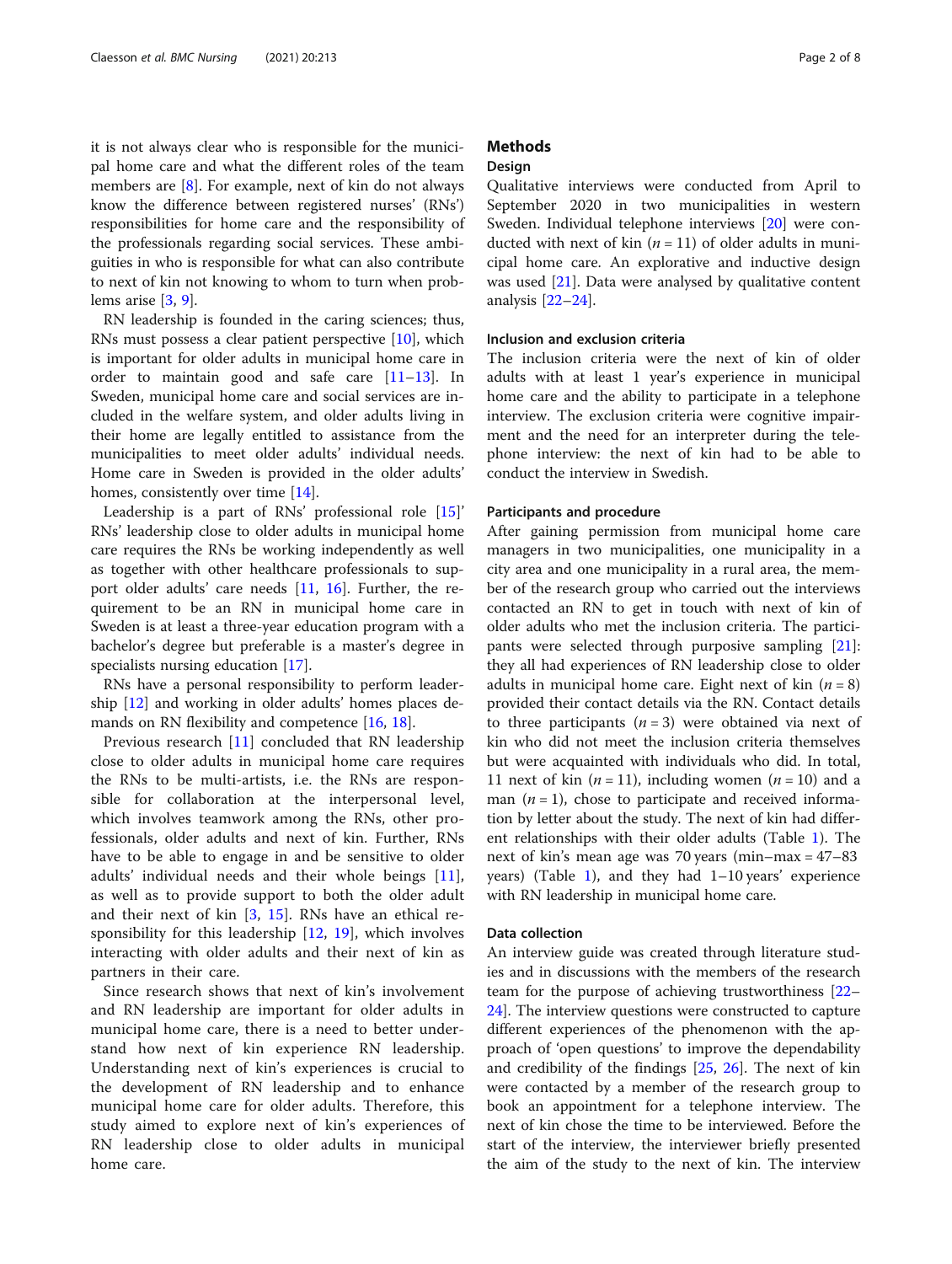| Next of kin    | Relationship    | Age | Gender | Experience of registered nurses' leadership<br>close to older adults in municipal home care |
|----------------|-----------------|-----|--------|---------------------------------------------------------------------------------------------|
|                | Wife            | 75  | Female | Three years                                                                                 |
| 2              | Wife            | 83  | Female | Five years                                                                                  |
| 3              | Wife            | 70  | Female | One year                                                                                    |
| $\overline{4}$ | Wife            | 70  | Female | One year                                                                                    |
| 5              | Husband         | 67  | Male   | One year                                                                                    |
| 6              | Partner         | 75  | Female | Ten years                                                                                   |
| 7              | Sister          | 74  | Female | Five years                                                                                  |
| 8              | Daughter        | 68  | Female | Six years                                                                                   |
| 9              | Daughter        | 65  | Female | One year                                                                                    |
| 10             | Daughter-in-law | 48  | Female | One year                                                                                    |
| 11             | Daughter-in-law | 47  | Female | One year                                                                                    |

<span id="page-2-0"></span>**Table 1** Description of participants  $(n = 11)$ 

then started with two open questions: (1) 'Can you tell me how you experience the contact that you have with the RN who visits your older adult at home?' and (2) 'Can you tell me how you experienced the RN's leadership close to the older adult in municipal home care?' Two subsequent questions were then posed: 'Is there something you miss in your contact with the RN?' and 'Would you want something to be different in your contact with the RN?' Follow-up questions were asked when needed. Examples included 'How?', 'What does that mean?', 'Can you give some examples?' and 'Is there any particular situation of which you are thinking?' All the interviews ended with the question: 'Is there anything you want to add before the end of the interview?' The interviews lasted an average of 37 min (min–max = 19– 79 min) and were recorded on a tape recorder.

#### Data analyses

The data were analysed using qualitative content analysis [[22](#page-7-0)–[24](#page-7-0)]. The interviews were transcribed verbatim and read several times by one member of the research team to get an overview of the content. The transcripts were then sorted into meaning units which were condensed and abstracted into codes. The codes were compared to each other, focussing on variations of differences and similarities, which led to the determination of a theme with two underlining categories and six subcategories (Table 2). The categories and subcategories were then discussed at several research group meetings. This analysis proceeded by moving back and forth between the whole text and parts of the text until consensus was reached.

### Results

The results describe next of kin's experiences of RN leadership close to older adults in municipal home care with the theme, registered nurses do what they can, including two categories, interaction and competence, and six subcategories (Table 2).

### Registered nurses do what they can

The next of kin to older adults in municipal home care experienced that the RNs managed their leadership in the best way considering their circumstances. The RNs managed to lead despite a lack of organisational preconditions, such as distance collaboration or other healthcare professionals to help organise. The next of kin experienced RN leadership as a balancing act between the RNs' commitments and what they were actually able to accomplish in their leadership, such as being an adequate leader to the nursing assistants without influencing their working conditions. Moreover, this leadership was extended to include interactions between the RNs, the next of kin and the older adult, which consisted of relationships, communication and availability. The next of kin also experienced RN leadership to include competence in the RNs' professional responsibilities, being a team leader and cooperation. Next of kin who participated illustrated RN leadership as

| <b>Table 2</b> Next of kin's experiences of registered nurses' |  |
|----------------------------------------------------------------|--|
| leadership close to older adults in municipal home care        |  |

| Theme                              |                 |  |  |  |
|------------------------------------|-----------------|--|--|--|
| Registered nurses do what they can |                 |  |  |  |
| Category                           | Subcategory     |  |  |  |
| Interaction                        | Relationship    |  |  |  |
|                                    | Communication   |  |  |  |
|                                    | Availability    |  |  |  |
| Competence                         | Responsibility  |  |  |  |
|                                    | Team leadership |  |  |  |
|                                    | Cooperation     |  |  |  |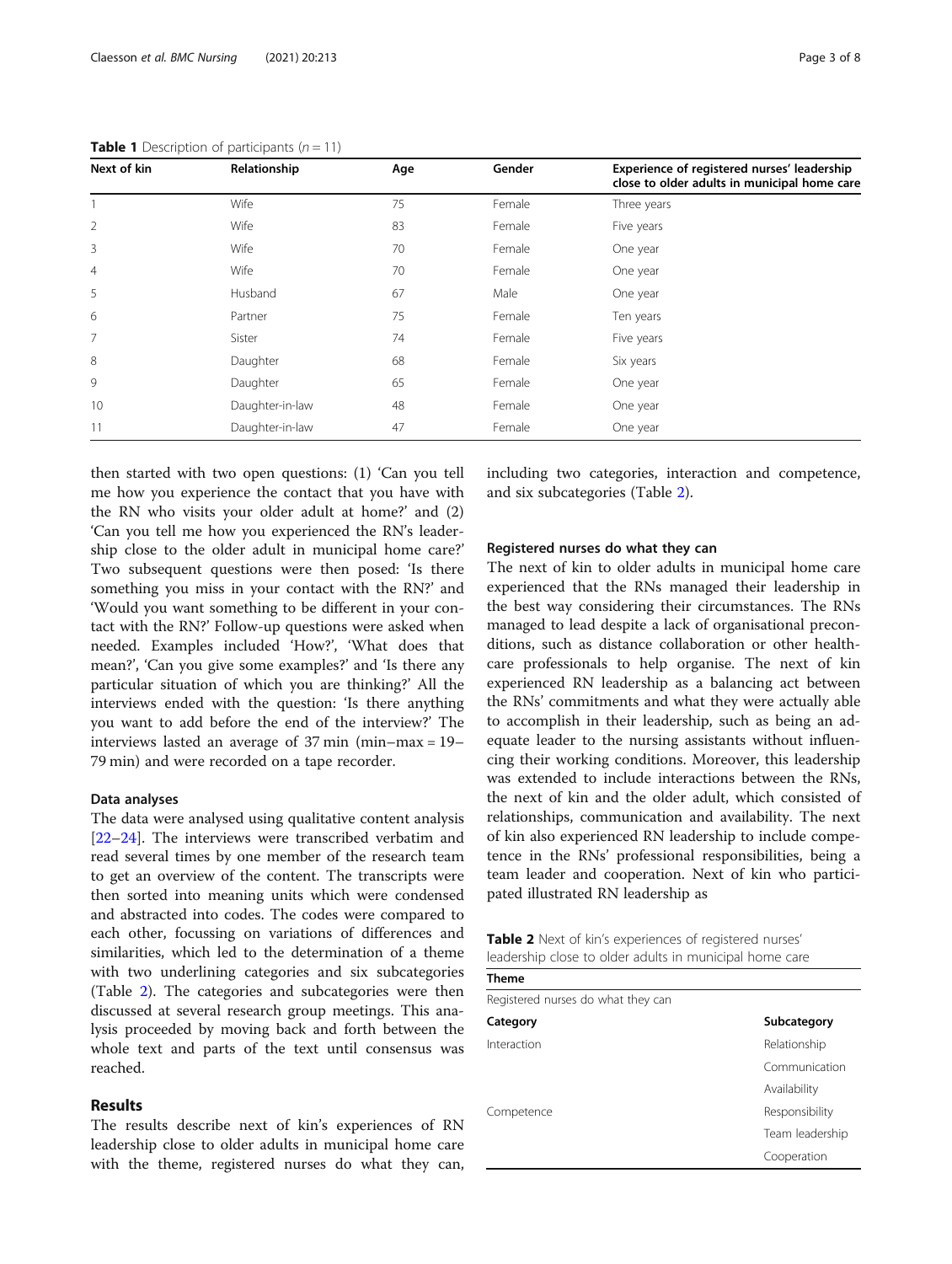' … the registered nurses had no organisational preconditions, but there is no shadow over them. The registered nurse is super, but I see that the organisation has not arranged it in that way...' [9]

## Interaction

Relationship Next of kin experienced RN leadership as including a relationship. The relationship was experienced to be mutual but also to include trust, respect and safety between the RN, the next of kin and the older adult. Having a relationship with the RN created satisfaction for the next of kin; however, there were next of kin who experienced a lack of relationship with the RNs because they had never met the RN in person. This relationship also included the next of kin experiences that the RNs were taking an ethical approach towards the older adult: the RN did not talk over the head of the older adult to the next of kin; instead, the RN spoke directly to the older adult in care. The experienced relationship included reliability, which meant the next of kin felt they could trust the RNs. Nonetheless, there were also experiences of a lack of trust when the RNs did not keep their promises.

' … I trust the registered nurse and my older adult trusts the registered nurse. The relationship is mutual, as I think it should be...' [8]

Feeling safe was experienced in the relationship with RN leadership, both for the next of kin's older adult and for the next of kin themselves. Safety was experienced, for example, when the next of kin knew they could phone the RN if they needed information or if they were worried about things related to their older adult. In contrast, next of kin experienced a lack of safety when unknown healthcare workers entered their homes but after they got to know each other, it was no longer a problem. The next of kin also experienced safety in the relationship when the RN contacted them to ask about things the older adult could not always answer for themselves. In this way, the next of kin experienced safety because they experienced the RNs' concerns about the relationship with the next of kin and their older adult.

' … but I must say that I am satisfied with the registered nurse in home care. I feel safe and ... that safety is important...' [6]

' … especially in the beginning, it felt good when the registered nurse wanted to find out the background facts. It felt safe that it was important to the registered nurse that [the care] should be as good as possible....' [7]

Communication Communication was experienced when the RNs provided information to the next of kin about their older adults' treatment and expected effects. Communication also included when next of kin experienced there was close dialogue between the RNs and the home care assistants, which was important for the care of the older adult. Further, communication included when the next of kin had a telephone number, so they could call the RN directly when they needed. Nevertheless, not all next of kin had direct phone numbers to the RNs; this caused anxiety for the next of kin who had to call many different numbers to get in touch with their RN, and this was experienced as a lack of communication in their RN's leadership.

' … I do not call the registered nurse to say that my husband has slept badly. It is the home care assistant who takes care of that...'  $[1]$ 

' … I have 15 different phone numbers here, but they do not answer...' [8]

Availability The next of kin experienced availability when they could easily contact an RN who would then visit the older adult's home right away. There were also next of kin who wished they had a scheduled time to telephone their RN because they felt the RN was usually busy and difficult to reach, and they did not want to disturb the RN unnecessarily. RN availability was also experienced when an RN made time to converse with the next of kin or the older adult. However, occasionally, the next of kin wished that the RN was available more often even if there was no special issue to discuss. Availability was also experienced when the next of kin had contact with the same RN over time, i.e. when the older adult had their own RN. In general, the older adults were satisfied when another RN visited—for instance, when the regular RN was on vacation—but this could also create anxiety for the next of kin. The next of kin experienced that availability implied regularity, which occurred when the same RN visited regularly according to a schedule.

' … I have a telephone number that goes directly to the registered nurse; usually, it is our registered nurse who answers. If my husband has a fever or something, the registered nurse always comes here the same day...' [5]

'...it is the same registered nurse who comes to visit every Monday morning...' [2]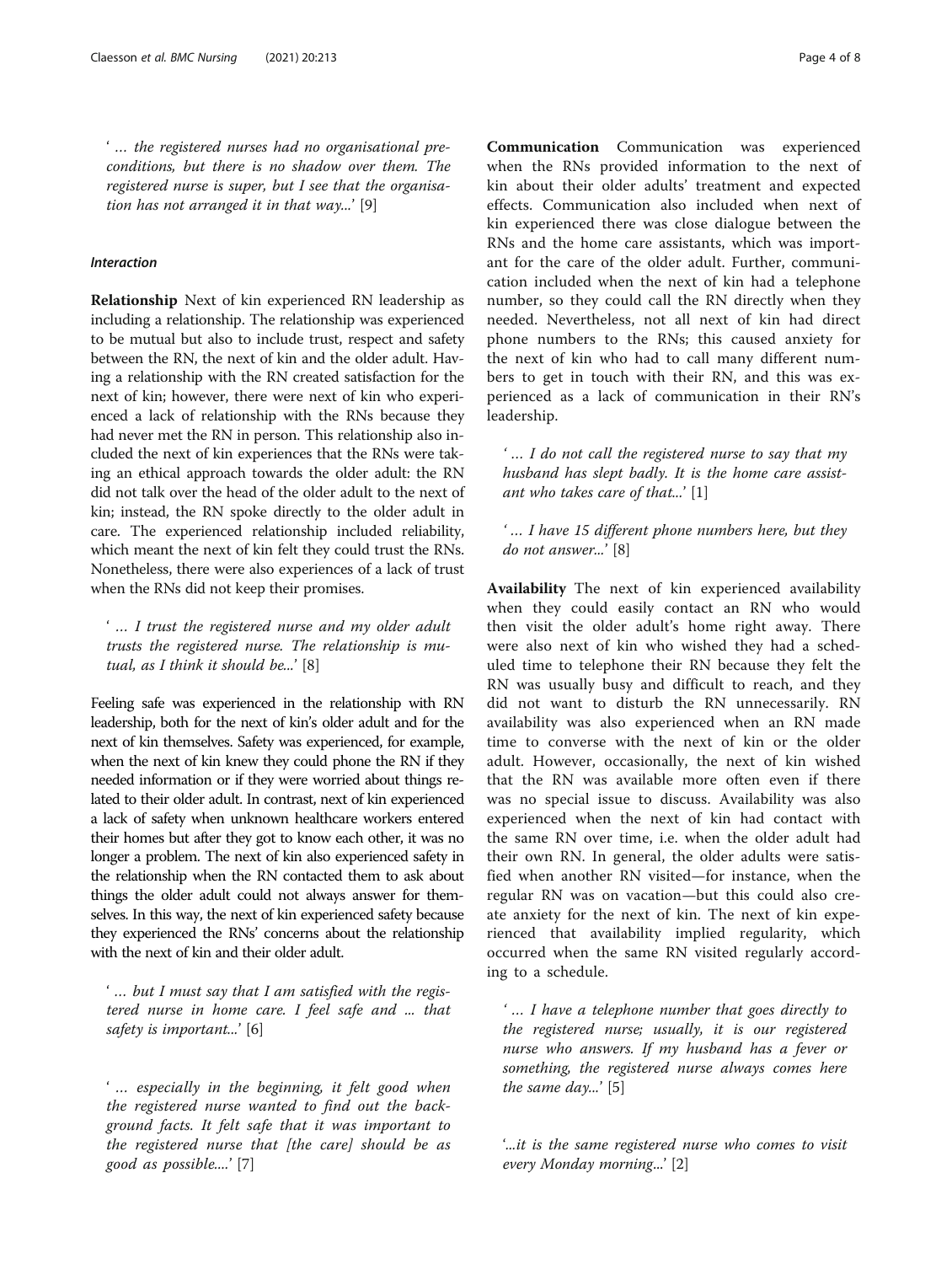#### **Competence**

Responsibility The next of kin experienced the RN as having overall responsibility for the home care to the older adult, even though it was not always the RNs themselves who performed the care. They experienced that there were ambiguities in the RNs' leadership responsibilities when it came to homecare assistants who performed the care. Responsibility was also experienced as RNs working according to routines to maintain patient safety. The next of kin experienced care for their older adult as working well when routines were followed. They also experienced responsibility in the RNs' leadership as including the RNs having professional skills and performing their duties in an exemplary manner.

'...the registered nurse has overall responsibility and control of the situation, so there will be nothing wrong with medication and other things...' [4]

Further RN leadership roles were experienced by providing nursing interventions. Nursing interventions included blood sampling, drug administration, wound dressing, assessments, blood pressure check-ups, prescription of various aids and all activities that the next of kin linked to the RNs' professional roles. Nonetheless, next of kin also experienced shortcomings in RN leadership towards carrying out their nursing intervention responsibilities: these shortcomings were primarily experienced when home care assistants did not complete their assignments following current guidelines. For example, the home care assistants did not always inform the RN when drugs or medical supplies were nearly expended and needed to be ordered. This caused concern for the next of kin who had to solve the problem on their own.

'...the home care assistants did not want to give my mother her medication, even if they were supposed to do that. Then, you had to have that discussion with the registered nurse. I thought my mother's medication was very badly taken care of when she was in so much pain. It did not work at all...' [11]

Team leadership Next of kin experienced RN leadership to include being a team leader. Being a team leader was experienced when the RNs introduced new colleagues and home care assistants to their work duties and also involved the next of kin and the older adult in the care. Further, team leadership included delegating nursing interventions to home care assistants. The next of kin also experienced ambiguities in the RNs' abilities to lead home care assistants and related this to RNs sometimes lacking the organisational preconditions necessary to be team leaders. Next of kin associated these difficulties with the fact that the RNs were not the home care assistants' managers; therefore, the RNs may have lacked a clear mandate as to whether they should act as team leaders for the home care assistants.

' … since the registered nurse is not the manager for the home care assistants, the registered nurse feels that they cannot do anything...' [8]

Cooperation The next of kin experienced RN leadership as including cooperation, which could involve cooperation between RNs and physicians in both primary and specialist care. Cooperation was also experienced when the RN was the one who coordinated and adapted nursing interventions for the older adult when several care providers were involved, such as a physiotherapist and an occupational therapist. The next of kin experienced that the RNs' leadership entailed difficulties in cooperation between home care and primary care. Since the contact between the RN and the physician in primary care was usually carried out at a distance, there were also difficulties related to there being a lack of physician to contact when needed. The next of kin experienced disappointment when cooperation was carried out at a distance and when the physicians were unavailable, but they also understood that it was a situation that the RNs could not influence.

'...after all, it is the registered nurse who has knowledge about the older adult's care needs and conveys it to the physicians...' [10].

'...the registered nurse also has a hard time because they only get the opportunity to meet the physician at the healthcare centre on Wednesdays...' [3]

#### **Discussion**

The aim of this study was to explore next of kin's experiences of RN leadership close to older adults in municipal home care. The results showed that next of kin experienced RN leadership as a balancing act where the RNs did what they could to satisfy the older adults' individual care needs without controlling the organisational resources required for the performance of the care. Despite a lack of organisational preconditions, such as distance collaboration, next of kin experienced the RNs' leadership as including an interaction between the RN, the next of kin and the older adult, consisting of relationship, communication and availability. Our results also showed that RN leadership included being competent, completing their professional responsibilities, being a team leader and cooperating.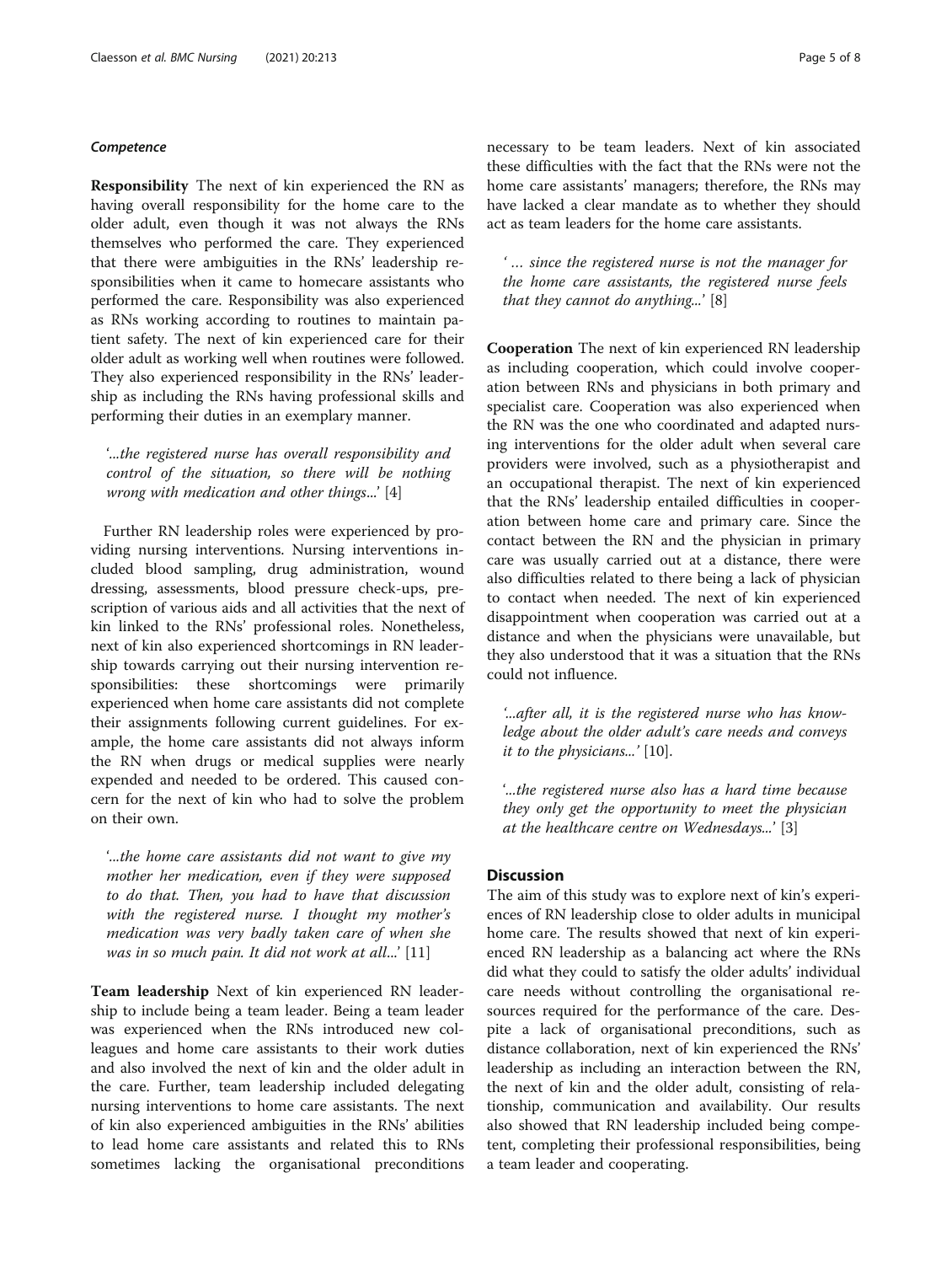Since RN leadership implies a complex and challenging role, RNs may find it difficult to make demands on the organisation in order to have the preconditions required to be able to perform their leadership at the highest level. Strandås, Wackerhausen and Bondas [[27](#page-7-0)] demonstrated that the RNs in home care, despite a lack of organisational preconditions, prioritised the close relationship with their patients and their next of kin. Related to results in this study, O'Rourke [[28](#page-7-0)] also argued for the importance of developing strategies to create a dedicated professional nurse workforce, since there is a link between professional role clarity and work engagement. Further, recent research [[29\]](#page-7-0) showed that managers had limited knowledge of expectations and perceptions regarding RNs' leadership roles, which might be one reason why RNs lack preconditions to perform their leadership. Södersved Källestedt, Asp, Letterstål and Widarsson [\[30\]](#page-7-0) confirmed that the RNs themselves were not always prepared for their leadership role; thus, they lacked the leadership skills. Earlier research [\[31](#page-7-0)] concluded there is a need to develop programmes that allow RNs to become confident in their roles as leaders.

The results also revealed that there were next of kin who experienced RNs they could only contact by telephone, but they had an unspoken desire to meet the RN in person. Since next of kin want to be involved in the healthcare process of their older adults, it could be assumed that it was challenging for next of kin to have a relationship with the RNs without personal contact. In caring sciences that take a patient perspective approach [[32\]](#page-7-0), RN leadership includes maintaining a relationship between the older adults and their next of kin, and this relationship is crucial to the level of care provided. Wälivaara, Sävenstedt and Axelsson [[33](#page-7-0)] confirmed that a trusting relationship was needed to provide good nursing care at home. Peter and Morgan [\[34\]](#page-7-0) also established that trust is a moral dimension of a relationship and is important in every nursing relationship.

Our results showed that next of kin included RNs' ethical approach towards their older adults when the RN talked directly to the older adult instead of through the next of kin. Similar research [\[35\]](#page-7-0) showed that RNs had to deal with ethical challenges related to next of kin, and those challenges were different depending on the next of kin's own personality. Jonasson, Liss, Westerlind and Berterö [\[36](#page-7-0)] also showed that RNs' ethical values were presented through respectful and caring engagements in the meeting with the older adult and their next of kin, which our results corroborate.

Next of kin experienced that RNs mostly had a close dialogue with the home care assistants and that it was easy to call the RNs when needed. Occasionally, there were next of kin who had to call many different phone

numbers to get in touch with their RNs, which was experienced as unsatisfactory for the next of kin and their older adults. This result is worrying since it makes it difficult for the next of kin to participate in the care of their older adult, and this lack of communication also contributes to next of kin having to take responsibility for some aspects of care that they do not want. Current research [[37\]](#page-7-0) also concluded that RN leadership roles are important in the design and implementation of care models for older adults and in support of their next of kin.

The results indicated that next of kin experienced RN leadership as consisting of having an overall responsibility for satisfying their older adults' care needs based on routines and guidelines. However, next of kin also experienced inconsistencies in those responsibilities related to the fact that there were nursing assistants who were providing the care most of the time. These findings are similar to previous research [\[38](#page-7-0)] showing that RN leadership included both being a team leader and bearing a heavy professional responsibility, such as being accountable for the work they did not perform themselves. This study also showed RNs cooperated across care levels, which included coordinating nursing measures where several professions were involved. The next of kin experienced difficulties related to RN leadership and this cooperation where there were insufficient numbers of physicians at the healthcare centres, and the contact between the physicians and the RNs was carried out at a distance. However, the next of kin in this study believed that the cooperation difficulties were not the RNs' fault; instead, they related these difficulties to a lack of organisational preconditions.

#### Limitations

In qualitative research, the focus is on the phenomenon being explored; therefore, the number of participants is not of pertinence [\[21](#page-7-0), [26\]](#page-7-0). The prevailing circumstances resulting from the ongoing coronavirus pandemic during data collection were a factor that contributed to the number of participants being 11. Nevertheless, the included participants were able to contribute to a rich description of the phenomenon  $[21]$  $[21]$ . On the one hand, the interviews were conducted by telephone and not face to face, which could be a limitation  $[20]$  that affects the credibility. On the other hand, the participants were all under the same conditions to participate, and there was no influence from the interviewer, which strengthened the dependability. The interviewer had no information about environmental factors that could have influenced participants during the interviews, which could have affected the transferability. However, all authors cooperated and were involved in the analysis and the writing of the manuscript, hence strengthening the trustworthiness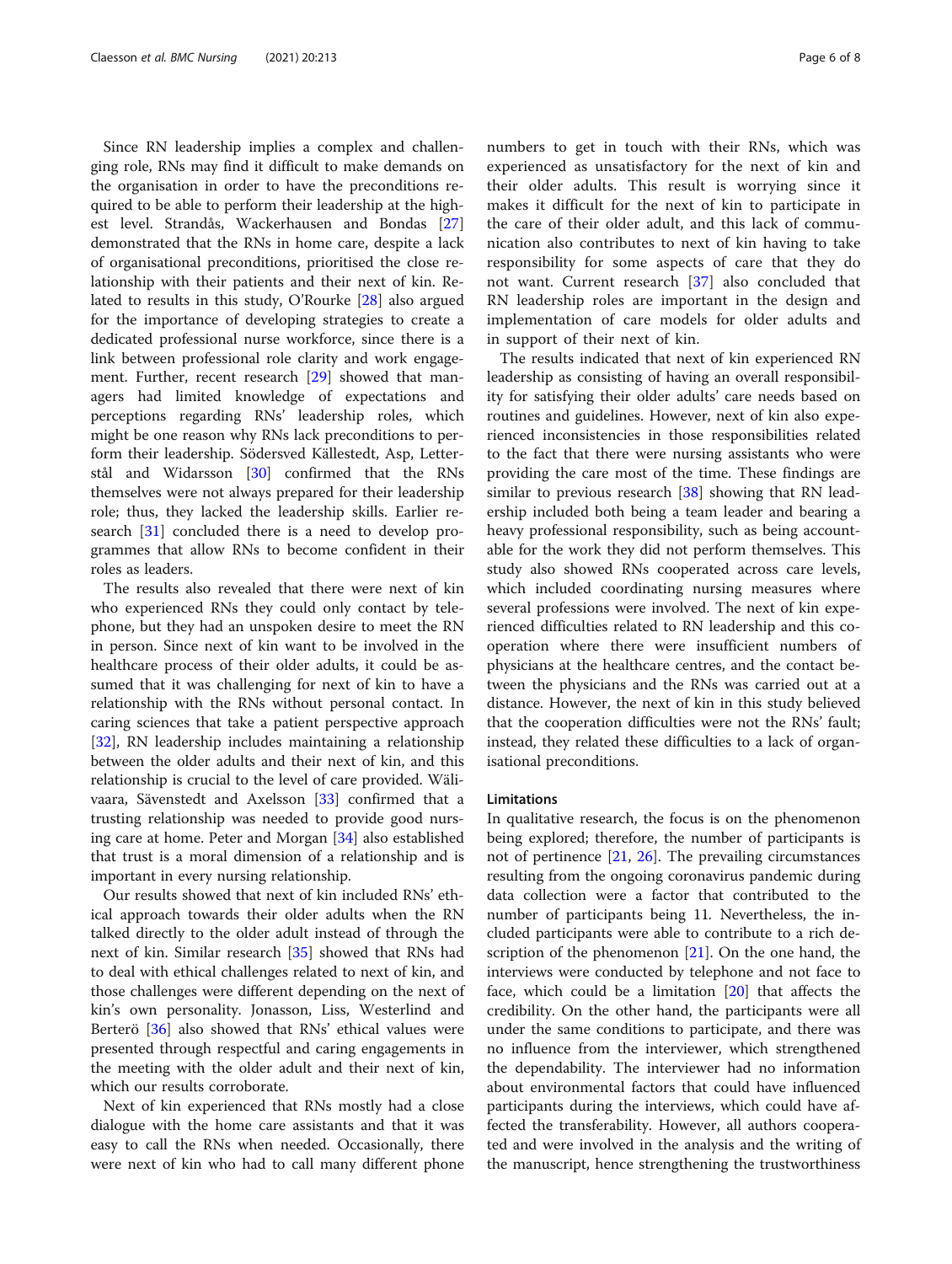<span id="page-6-0"></span>of the study regarding credibility and dependability [[22](#page-7-0)– [24\]](#page-7-0).

#### Conclusions

This study contributes to important knowledge on the experiences of next of kin regarding RN leadership. This knowledge can contribute to the development of nursing education that will strengthen and prepare RNs in their important role as a leader to older adults in municipal home care. The recommendation is that the knowledge from next of kin's experiences of RN leadership needs to be communicated as an important part of RNs' professional role that contributes to good and safe care for older adults with municipal home care and for their next of kin in the education of RNs.

This knowledge can also be important to managers and decision makers when improving policies regarding organisational preconditions for RNs to perform their leadership. This can be done by educating managers and decision makers for municipal home care about the importance of RN leadership as a prerequisite for good and safe care for older adults with municipal home care and their next of kin. It is important to meet future challenges associated with the increasing number of older adults in need of care at home where RNs play the most important roles. Further research is needed to explore how to strengthen this leadership from more perspectives to meet future challenges.

#### Abbreviations

RN: Registered nurse

#### Acknowledgements

We would like to express our sincere thanks to all those who made this study possible, including the next of kin to older adults in municipal home care and the RN who helped us reach out to the participants.

#### Authors' contributions

MC and KJ designed the study. MC collected data. MC analysed the data in collaborating with L-LJ and KJ. MC prepared the manuscript in collaboration with L-LJ and KJ. Critical revision and supervision were provided by L-LJ and KJ. All authors approved the final version for submission.

#### Funding

This research did not receive any specific grant from funding agencies in the public, commercial or not-for-profit sectors. Open Access funding provided by University of Boras.

#### Availability of data and materials

The datasets used and/or analysed during the current study are available from the corresponding author on reasonable request.

#### Declarations

#### Ethics approval and consent to participate

The study was approved by the Regional Ethics Review Board in Gothenburg, Sweden (Dno. 720–18). The study was carried out in accordance with the ethical principles for research: assuring autonomy, doing no harm, doing good and providing justice [\[39](#page-7-0)]. The Helsinki Declaration guided the design [[40\]](#page-7-0). The next of kin were informed that participation was confidential and voluntary, and they could withdraw from the study at any time without explanation. Oral and written information

#### Consent for publication

Not applicable.

#### Competing interests

The authors declare that they have no competing interests.

#### Author details

<sup>1</sup> Faculty of Caring Science, Work Life and Social Welfare, University of Borås, 501 90 Borås, Sweden. <sup>2</sup> Department of Nursing School of Health and Welfare, Jönköping University, Jönköping, Sweden. <sup>3</sup>Faculty of Health Science and Technology, Department of Health Sciences, Karlstad University, Karlstad, Sweden.

# Received: 7 June 2021 Accepted: 19 October 2021<br>Published online: 29 October 2021

#### References

- 1. Søvde BE, Hovland G, Ullebust B, Råholm MB. Struggling for a dignifying care: experiences of being next of kin to patients in home health care. Scand J Caring Sci. 2019;33(2):409–16. <https://doi.org/10.1111/scs.12638>.
- 2. Ris I, Schnepp W, Mahrer IR. An integrative review on family caregivers' involvement in care of home-dwelling elderly. Health Soc Care Community. 2019;27(3):e95–e111. <https://doi.org/10.1111/hsc.12663>.
- 3. Rustad EC, Seiger Cronfalk B, Furnes B, Dysvik E. Next of kin's experiences ofinformation and responsibility during their older relatives' care transitions from hospital to municipal health care. J Clin Nurs. 2017;26(7-8):964–74. <https://doi.org/10.1111/jocn.13511>.
- 4. Jarling A, Rydström I, Ernsth Bravell M, Nyström M, Dalheim-Englund AC. Perceptions of professional responsibility when caring for older people in home care in Sweden. J Community Health Nurs. 2020;37(3):141–52. [https://](https://doi.org/10.1080/07370016.2020.1780044) [doi.org/10.1080/07370016.2020.1780044.](https://doi.org/10.1080/07370016.2020.1780044)
- 5. Moral-Fernández L, Frías-Osuna A, Moreno-Cámara S, Palomino-Moral PA, Del-Pino CR. The start of caring for an elderly dependent family member: a qualitative metasynthesis. BMC Geriatr. 2018;18(1):228. [https://doi.org/10.11](https://doi.org/10.1186/s12877-018-0922-0) [86/s12877-018-0922-0](https://doi.org/10.1186/s12877-018-0922-0).
- Andersen HE, Hoeck B, Nielsen DS, Ryg J, Delmar C. A phenomenologicalhermeneutic study exploring caring responsibility for a chronically ill, older parent with frailty. Nurs Open. 2020;7(4):951–60. [https://doi.org/10.1002/](https://doi.org/10.1002/nop2.467) [nop2.467.](https://doi.org/10.1002/nop2.467)
- 7. Ostman M, Back-Pettersson S, Sandvik A-H, Sundler AJ. "Being in good hands": next of kin's perceptions of continuity of care in patients with heart failure. BMC Geriatr. 2019. [https://doi.org/10.1186/s12877-019-1390-x.](https://doi.org/10.1186/s12877-019-1390-x)
- Lilleheie I, Debesay J, Bye A, Bergland A. Informal caregivers' views on the quality of healthcare services provided to older patients aged 80 or more in the hospital and 30 days after discharge. BMC Geriatr. 2020;20(1):97. [https://](https://doi.org/10.1186/s12877-020-1488-1) [doi.org/10.1186/s12877-020-1488-1.](https://doi.org/10.1186/s12877-020-1488-1)
- 9. Claesson M, Josefsson K, Jonasson L-L. 'My registered nurse': older people's experiences of registered nurses' leadership close to them in community home care in Sweden. Int J Older People Nursing. 2021;16(5):e12399. [https://doi.org/10.1111/opn.12399.](https://doi.org/10.1111/opn.12399)
- 10. Arman M, Dahlberg K, Ekebergh M. Teoretiska grunder för vårdande [Theoretical grounds for caring]. 1st ed. Liber: Stockholm; 2015.
- 11. Claesson M, Jonasson L-L, Lindberg E, Josefsson K. What implies registered nurses' leadership close to older adults in municipal home health care? A systematic review. BMC Nurs. 2020;19(1):30. [https://doi.org/10.1186/s12912-](https://doi.org/10.1186/s12912-020-00413-1) [020-00413-1.](https://doi.org/10.1186/s12912-020-00413-1)
- 12. Josefsson K, Hansson M. To lead and to be led in municipal elderly care in Sweden as perceived by registered nurses. J Nurs Manag. 2011;19(4):498– 506. [https://doi.org/10.1111/j.1365-2834.2011.01228.x.](https://doi.org/10.1111/j.1365-2834.2011.01228.x)
- 13. Wong CA, Cummings GG, Ducharme L. The relationship between nursing leadership and patient outcomes: a systematic review update. J Nurs Manag. 2013;21(5):709–24. [https://doi.org/10.1111/jonm.12116.](https://doi.org/10.1111/jonm.12116)
- 14. National Board of Health and Welfare: Communally funded health care. Pilot study. Stockholm: Socialstyrelsen; 2019.
- 15. International Council of Nurses. The ICN code of ethics for nurses. Geneva: ICN; 2012.